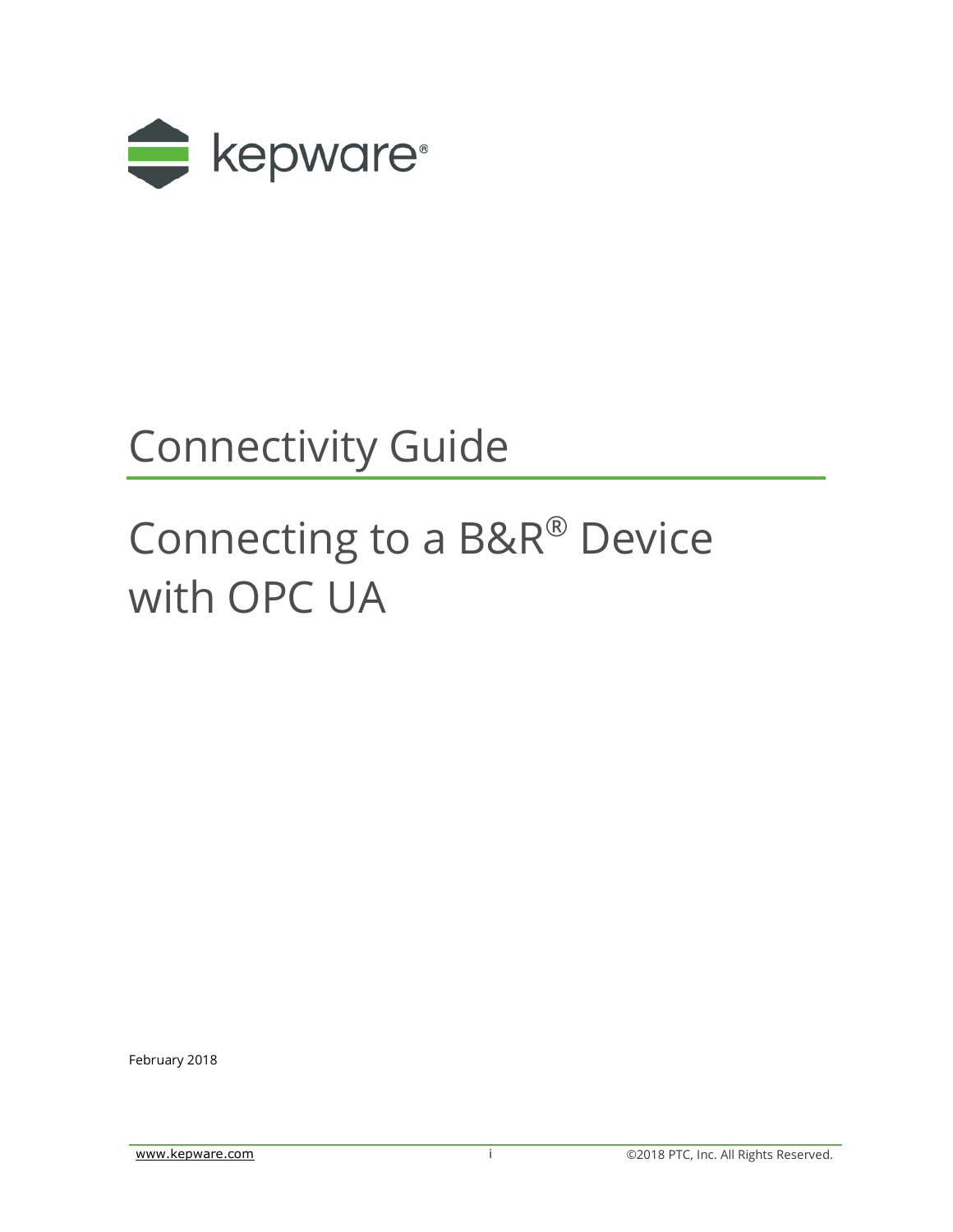## Table of Contents

| 3. |  |  |  |  |
|----|--|--|--|--|
|    |  |  |  |  |
|    |  |  |  |  |
|    |  |  |  |  |

*This document utilizes content from B&R Automation's Automation Studio V4.2.10. It is subject to change at any time and is not in PTC control. For questions around programming and settings in a B&R device, contact [B&R Automation.](https://www.br-automation.com/en/perfection-in-automation/)*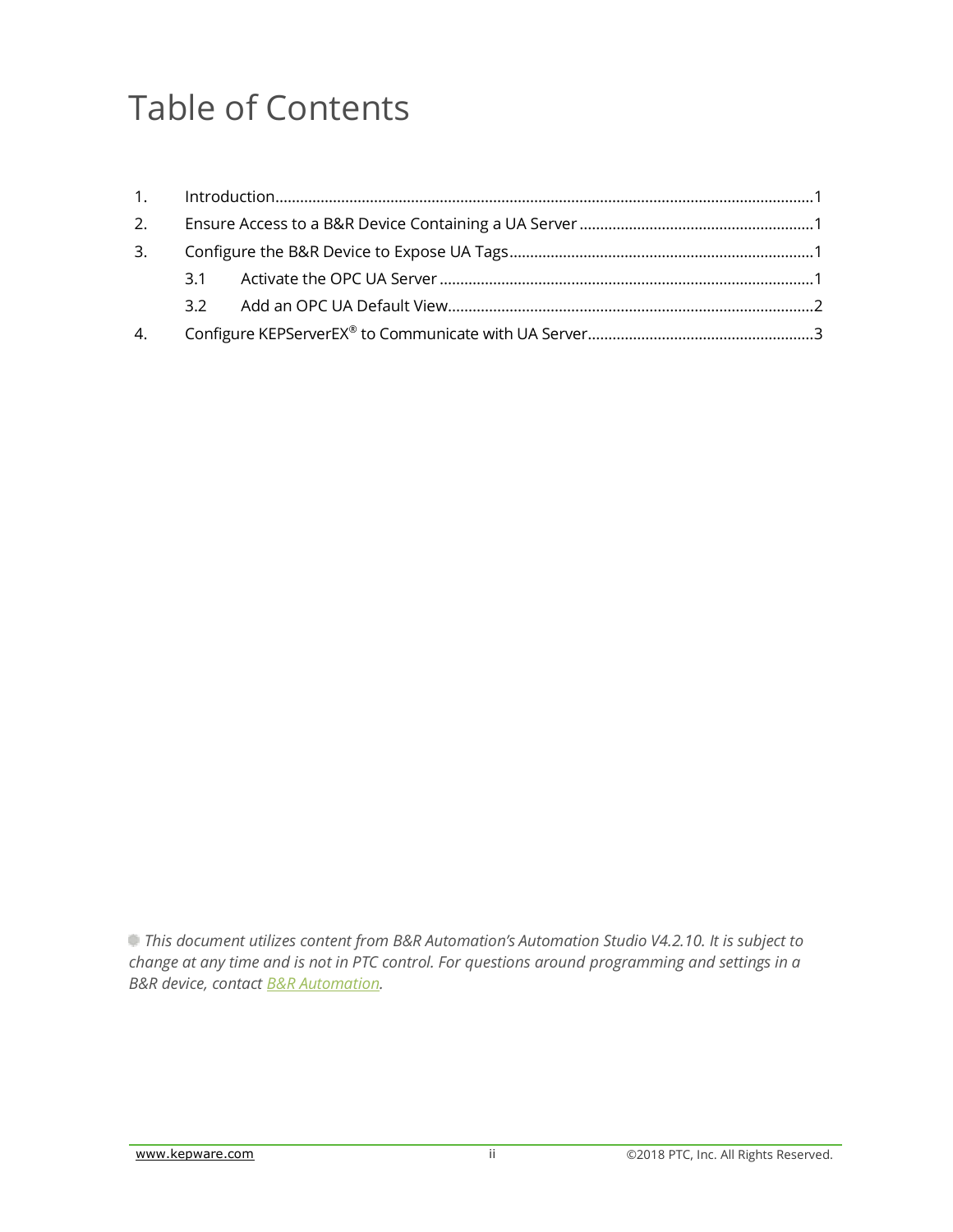### <span id="page-2-0"></span>**1. Introduction**

Bernecker + Rainer Industrie-Elektronik GmbH, B&R®, is the largest independent provider focused on product- and software-based, open-architecture solutions for machine and factory automation worldwide. They were founded in 1979 and acquired by ABB in 2017. B&R has an install base of over 4.5M industrial PCs, motor drives, and PLCs. In Europe, B&R is second to Siemens with significant penetration in plastics, food and beverage, and packaging industries.

The OPC Unified Architecture (UA), released in 2008, is a platform-independent service-oriented architecture that integrates all the functionality of the individual OPC classic specifications into one extensible framework.

This multi-layered approach accomplishes the original design specification goals of:

- **Functional equivalence:** all COM OPC Classic specifications are mapped to UA
- **Platform independence:** from an embedded micro-controller to cloud-based infrastructure
- **Secure:** encryption, authentication, and auditing
- **Extensible:** ability to add new features without affecting existing applications
- **Comprehensive information modeling:** for defining complex information

#### <span id="page-2-1"></span>**2. Ensure Access to a B&R Device Containing a UA Server**

In general, any controller that supports the minimum Automation Runtime (AR) B4.04 also supports OPC UA. For older B&R controllers, there is also an embedded OPC DA server that can be used for connectivity. Although similar, this process is not highlighted in this document.

*Contact [B&R Automation](https://www.br-automation.com/en/perfection-in-automation/) for further assistance determining what firmware a controller is running and what feature set it supports.*

### <span id="page-2-2"></span>**3. Configure the B&R Device to Expose UA Tags**

The Automation Studio help clearly shows the steps required. In general, the following steps should be followed:

#### **Physical View** 2023364444 Position Version Description Name  $\bigoplus$  Serial Software **ETH** I/O Mapping Configuration  $\leftarrow$  USB  $\leftarrow$  USB Permanent Variables X<sub>2</sub>X Variable Mapping System Designer Open Hardware Difference Window  $\leftarrow$ Add Hardware Module... **B** Logical View  $\left|\mathcal{L}\right>$  Configu Replace Hardware Module



#### <span id="page-2-3"></span>**3.1 Activate the OPC UA Server**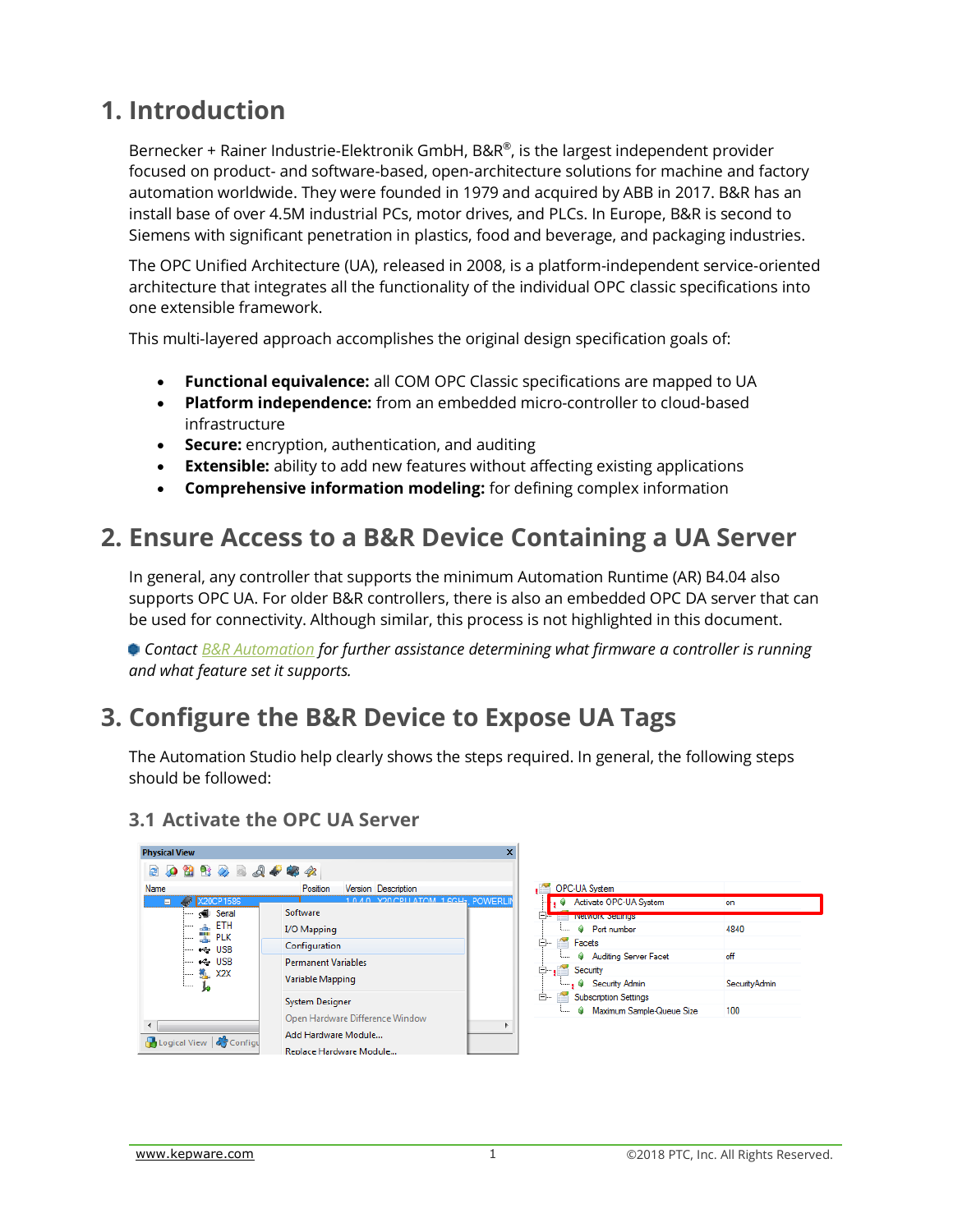#### <span id="page-3-0"></span>**3.2 Add an OPC UA Default View**

| <b>Configuration View</b>                                                                                                                                                                                                     |                                                                                                                                                                       | $\rightarrow$ $\sqrt{2}$ | Toolbox - Object Catalog                                                |
|-------------------------------------------------------------------------------------------------------------------------------------------------------------------------------------------------------------------------------|-----------------------------------------------------------------------------------------------------------------------------------------------------------------------|--------------------------|-------------------------------------------------------------------------|
| m<br>墨<br>63<br>Configuration<br>Hardware.hw<br>Ė-<br>룄<br>Hardware.hwl<br>Ėŀ<br>ė-<br>X20CP3584<br>∲-<br>æ<br>Cpu.sw<br>$\mathbf{e}$<br>中<br>中<br>Cpu.per<br>$\bullet$<br>loMap.iom<br>ė<br>ė<br>PvMap.vvm<br>◇<br><b>VC</b> | <b>Batch</b><br><b>Description</b><br>Hardware configuration<br>Hardware topology<br>Software configuration<br>Permanent variables<br>I/O mapping<br>Variable mapping | ▲                        | $\frac{1}{2}$<br>$\mathbf{\mathbf{R}}$<br>Search<br>Files<br><b>OPC</b> |
| ė−<br>mapp<br><b>Motion</b><br>Ė-<br>a<br>中一<br>TextSystem<br><b>AccessAndSecurity</b><br>皇<br>da T<br>Connectivity<br><b>OpcUA</b><br>Ė-<br>OpcUaMap.u<br>æ<br>Hardware.jpg                                                  |                                                                                                                                                                       | 亖                        |                                                                         |
|                                                                                                                                                                                                                               |                                                                                                                                                                       | $\overline{\phantom{a}}$ | Name<br><b>Description</b>                                              |
| Configuration View<br><b>B</b> Logical View                                                                                                                                                                                   | Physical View                                                                                                                                                         |                          | CHI OPC UA Default View OPC UA default view configuration file          |

Enable tags in the UA server by right-clicking on variables of interest in the OpcUaMap. This exposes data from the controller to the UA server.

**Note**: Setting Automatic Enable to True in properties for any tag group (top level of a tag hierarchy) enables all of the children of that parent group.

| Name                                           |                           | Datatype                                       |                    |  |
|------------------------------------------------|---------------------------|------------------------------------------------|--------------------|--|
| Ė-<br>63<br><default></default>                |                           |                                                |                    |  |
| 白 Global Variables                             |                           |                                                |                    |  |
| 由 → gAlarmXCore                                |                           | MpComIdentType                                 |                    |  |
| 由… ◆ gAlarmXHistory                            |                           | MpComIdentType                                 |                    |  |
| m → qAuditTrail                                |                           | MpComIdentType                                 |                    |  |
| m → qAxCupFeeder                               |                           | ACP10AXIS typ                                  |                    |  |
| d gAxisCupFeeder                               |                           | MpComIdentType                                 |                    |  |
| <b>ф</b> — <> qAxisTakeout                     |                           | MpComIdentType                                 |                    |  |
| 由 ◆ gAxTakeout                                 |                           | ACP10AXIS typ<br><b>UINT</b>                   |                    |  |
| - o gCheckLanguage<br>gCoffeeMaintoni<br>Ė… ⊘. |                           | CoffeeMainLogicType                            |                    |  |
| <b>E- ⊘ AxisCu</b>                             | Cut                       | CoffeeAxisLogicType                            |                    |  |
| 由 ◇ AxisTa                                     |                           | CoffeeAxisLogicType                            |                    |  |
| $\Diamond$ cmdAb                               | Copy                      | <b>BOOL</b>                                    |                    |  |
| $\Diamond$ cmdStd                              | Paste                     | <b>BOOL</b>                                    |                    |  |
| $\Diamond$ cmdCle                              | <b>Delete</b>             | <b>BOOL</b>                                    |                    |  |
| $\Diamond$ cmdSta                              |                           | <b>BOOL</b>                                    |                    |  |
| $\Box$ $\Diamond$ Tempe                        | Rename                    | <b>BOOL</b>                                    |                    |  |
|                                                | Move Up                   | Properties - gCoffeeMainLogic                  |                    |  |
|                                                | Move Down                 |                                                |                    |  |
|                                                | Columns                   | Name<br>r                                      | Value              |  |
|                                                |                           | □ gCoffeeMainLogic                             |                    |  |
|                                                | Expand/Collapse           | <sub>.</sub> . O Enable<br>Þ.                  | True<br>True       |  |
|                                                | <b>Enable Tag</b>         | O Automatic Enable<br><b>Audit Events</b><br>0 | Off                |  |
|                                                | <b>Set Default Values</b> | Authorization<br>户…                            |                    |  |
|                                                |                           | <b>Inherit From Parent</b><br>۰                | <b>Inherit All</b> |  |
|                                                | Properties                | 白 图 Rights / Roles                             |                    |  |
|                                                |                           | - O Visible                                    |                    |  |
|                                                |                           | <b>Browse</b><br>$\mathbf{r}$                  |                    |  |
|                                                |                           | - © Subscribe                                  |                    |  |
|                                                |                           |                                                |                    |  |